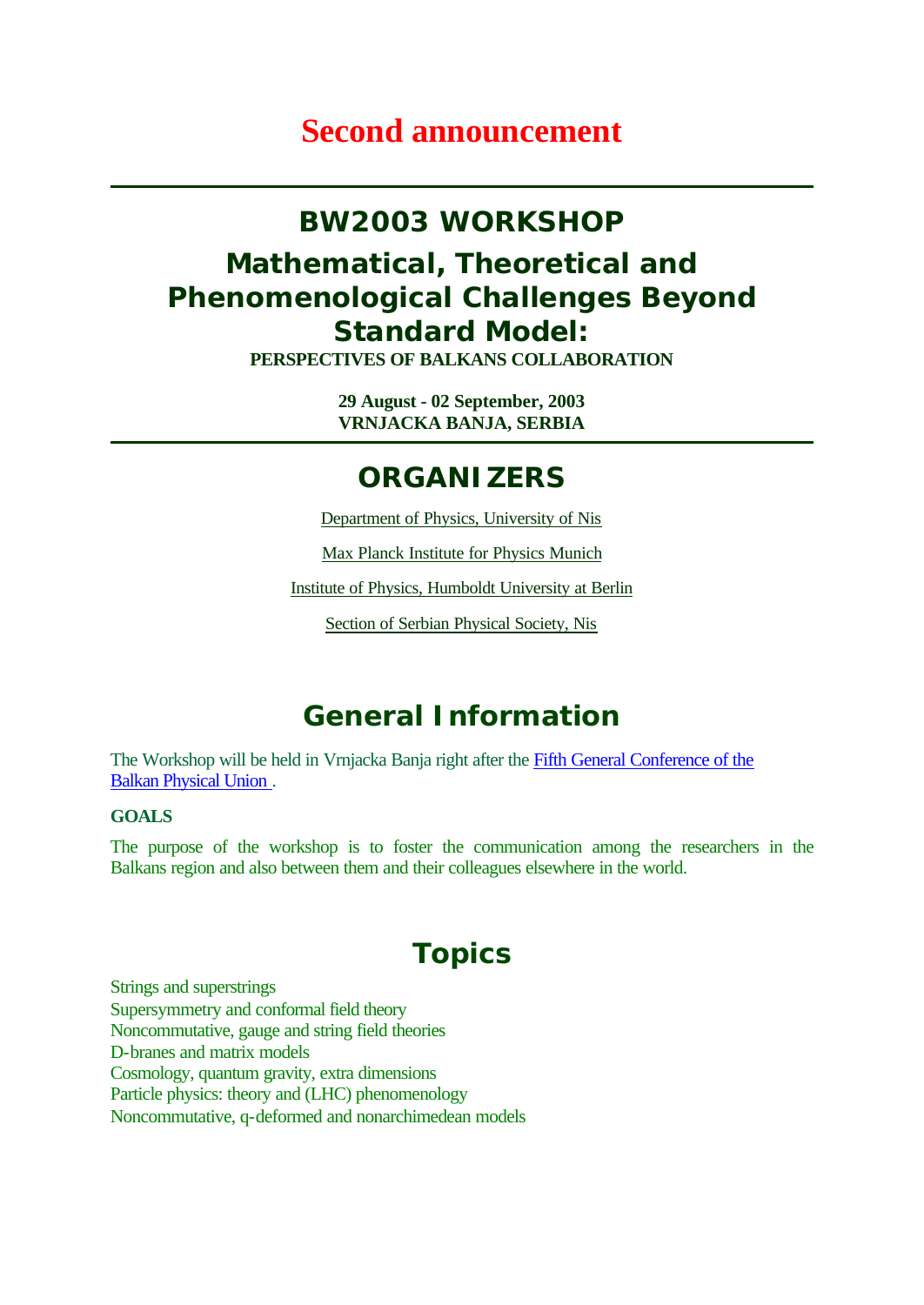#### **CONTACT ADDRESS**

**Balkan Workshop 2003 Department of Physics, University of Nis Visegradska 33 P.O. Box 224 18001 Nis, Serbia Phone/Fax +381 18 533-014 E-mail: bw2003@pmf.ni.ac.yu**

## **Advisory Committee**

A. Albrecht (Davis) G. Altarelli (CERN) I. Antoniadis (CERN) E. Arik (Istanbul) C. Bachas (Paris) J. Bagger (Baltimore) S. Bellucci (Frascati) S. Dimopoulos (Stanford) J. Ellis (CERN) B. Guberina (Zagreb) R. Jackiw (MIT) J. Louis (Halle) D. Luest (Berlin) S. Meljanac (Zagreb) L. Mezincescu (Miami) H. Nicolai (Golm) S. Randjbar-Daemi (ICTP) A. Sen (Allahabad) G. Senjanovic (ICTP) E. Sezgin (Texas AM Univ.) I. Todorov (Sofia) J. Wess (Munich) G. Zoupanos (Athens)

# **Organizing Committee**

B. Aneva (Sofia) A. Balaz, (Belgrade) G. L. Cardoso (Berlin) G. Djordjevic (Nis, Munich), chairman V. Dragovic (Belgrade, Trieste) L. Moeller (Munich) Lj. Nesic (Nis) A. Nicolaidis (Thessaloniki) C. Sochichiu (Chisinau, Frascati)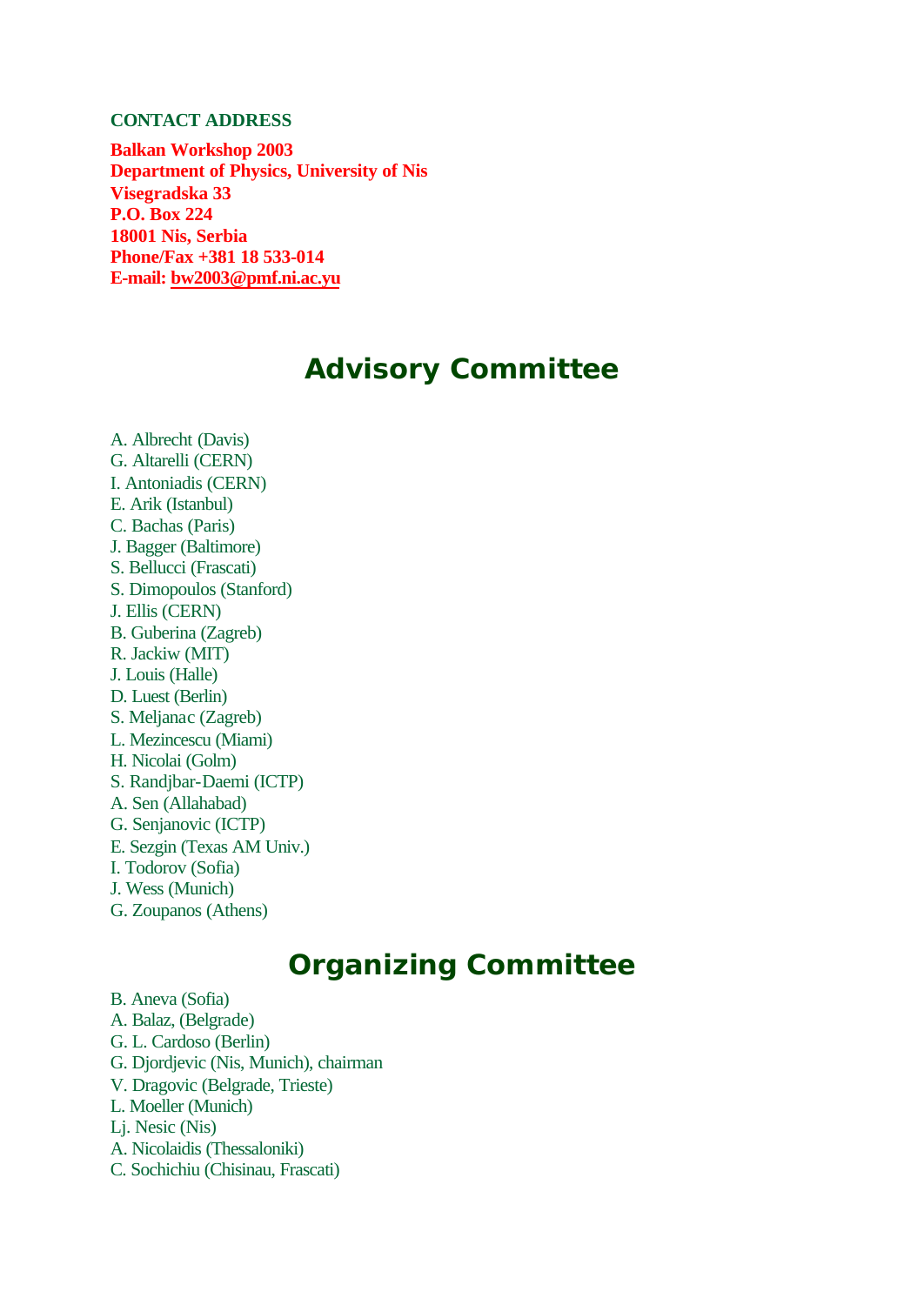# **Programme**

### Friday, 29. August

| 13.00-14.00 | Lunch                                                |
|-------------|------------------------------------------------------|
| 14.00-17.30 | <b>Registration</b>                                  |
| 17.30-18.00 | <b>OPENNING CEREMONY</b>                             |
| 18.00-18.30 | <b>Reception</b>                                     |
| 18.30-19.15 | G. Lazarides: Yukawa quasi-unification and inflation |
| 19.15-20.00 | A. Mikovic: Spin Foam in Quantum Gravity             |
| 20.00-21.00 | <b>Dinner</b>                                        |

### Saturday, 30. August

| 09.00-09.45<br>A. Morozov: String theory and matrix models<br>S. Solodukhin: Relaxation in CFT and black holes<br>$09.45 - 10.30$<br>10.30-11.00<br>Pause |
|-----------------------------------------------------------------------------------------------------------------------------------------------------------|
|                                                                                                                                                           |
|                                                                                                                                                           |
|                                                                                                                                                           |
| 11.00-11.45<br>N. Kaloper: Quantum black holes as holograms                                                                                               |
| 11.45-12.30<br>E. Kiritsis: String theory physics in gravitational wave backgrounds, $\star$                                                              |
| 12.30-13.00<br><b>Discussion</b>                                                                                                                          |
| 13.00-14.00<br>Lunch                                                                                                                                      |
| 16.00-16.45<br><i>I. Kostov: Boundary Liouville Theory and 2D Quantum Gravity</i>                                                                         |
| P. Fiziev: Inflation and Oscillations of Universe in 4D Dilatonic Gravity.<br>16.45-17.15                                                                 |
| 17.15-17.45.<br>A. Nicolaidis: Manifestations of TeV Gravity                                                                                              |
| <b>Discussion</b><br>17.45-18.00                                                                                                                          |
| 18.00-18.30<br><b>Pause</b>                                                                                                                               |
| <b>ROUND TABLE</b><br>18.30-20.00                                                                                                                         |
| 20.00-21.00<br>Dinner                                                                                                                                     |

### Sunday, 31. August

| 07.00-09.00 | <b>Breakfast</b>                                                                                                |
|-------------|-----------------------------------------------------------------------------------------------------------------|
| 09.00-09.45 |                                                                                                                 |
| 09.45-10.30 | K. Behrndt: Superpotentials from flux compactifications<br>G. Arutyunov: Spinning strings in $AdS_5 \times S^5$ |
| 10.30-11.00 | <b>Pause</b>                                                                                                    |
| 11.00-11.30 | H. Steinacker: Noncommutative D-branes on Group Manifolds                                                       |
| 11.30-12.00 | M. Zamaklar: Branes in AdS xSspaces and their Penrose limits                                                    |
| 12.00-12.30 | M. Visinescu: Simmetries of the Dirac-type operators in curved space                                            |
| 12.30-13.00 | <b>Discussion</b>                                                                                               |
| 13.00-14.00 | Lunch                                                                                                           |
| 14.00-19.30 | <b>EXCURSION</b>                                                                                                |
| 20.00       | <b>CONFERENCE DINNER</b>                                                                                        |

### Monday, 01. September

| 07.00-09.00 | <b>Breakfast</b>                                            |
|-------------|-------------------------------------------------------------|
| 09.00-09.45 | R. Rattazzi: TBA                                            |
| 09.45-10.30 | G. Senjanovic: Neutrino mass and supersymmetric unification |
| 10.30-11.00 | <b>Pause</b>                                                |
| 11.00-11.45 | S. Minwalla: TBA                                            |
| 11.45-12.15 | B. Bajc: Proton decay and fermion masses in GUTs            |
| 12.15-12.45 | A. Melfo: Left-right symmetry in SUSY GUT's                 |
|             |                                                             |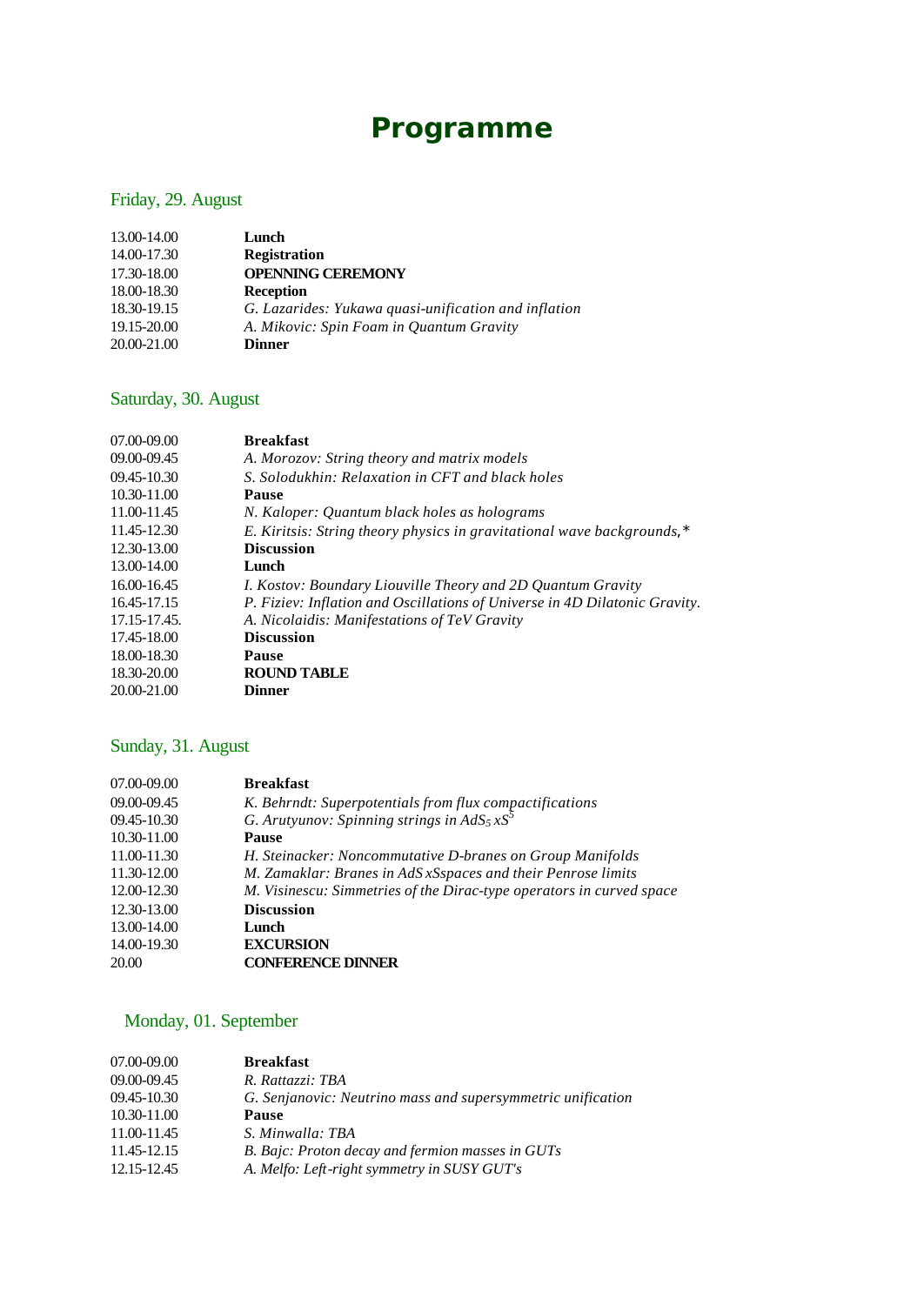| 13.00-14.00<br>Lunch<br>16.00-16.45<br>V. Schomerus: Strings and branes in non-compact backgrounds<br>B. Sazdovic: Riemann-Cartan space-time in "stringy geometry"<br>16.45-17.30<br>17.30-18.00<br><b>Pause</b><br>18.00-18.30<br>P. Aschieri: Non-commutative Grand Unified models and C, P, T |  |
|--------------------------------------------------------------------------------------------------------------------------------------------------------------------------------------------------------------------------------------------------------------------------------------------------|--|
|                                                                                                                                                                                                                                                                                                  |  |
|                                                                                                                                                                                                                                                                                                  |  |
|                                                                                                                                                                                                                                                                                                  |  |
|                                                                                                                                                                                                                                                                                                  |  |
|                                                                                                                                                                                                                                                                                                  |  |
| C. Sochichiu: On the dynamics of BMN operators at finite N<br>18.30-19.00                                                                                                                                                                                                                        |  |
| 19.00-19.30<br>M. Buric: Renormalizability of $?$ -expanded noncommutative $SU(2)$ gauge theory                                                                                                                                                                                                  |  |
| 19.30-20.00<br><b>Discussion</b>                                                                                                                                                                                                                                                                 |  |
| 20.00-21.00<br><b>Dinner</b>                                                                                                                                                                                                                                                                     |  |

#### Thuesday, 02. September

| 07.00-09.00 | <b>Breakfast</b>                                                              |
|-------------|-------------------------------------------------------------------------------|
| 09.00-09.45 | B. A. Zamolodchikov: TBA                                                      |
| 09.45-10.30 | M. Chaichian: Some Aspects of Noncommutative Quantum field & Gauge Theories   |
| 10.30-11.00 | Pause                                                                         |
| 11.00-11.30 | G. L. Cardoso: Heterotic string compactifications with fluxes                 |
| 11.30-12.00 | A. Yu. Orlov: Tau Functions, Random partitions and Random Matrices            |
| 12.00-12.30 | V. Dragovic: Isoholomorphic and restrictiv integrability                      |
| 12.30-13.00 | <b>Discussion</b>                                                             |
| 13.00-14.00 | Lunch                                                                         |
| 16.00-16.30 | D. Djordjevic: Perturbation of spectra of operator matrices                   |
| 16.30-17.00 | S. Terzic: The rational topology of gauge groups and of spaces of connections |
| 17.00-17.30 | T. Popov: Cubic quantum algebras                                              |
| 17.30-18.00 | G. Djordjevic: Real and p-adic aspects of quantization of tachyons            |
| 18.00-18.30 | <b>Pause</b>                                                                  |
| 18.30-19.00 | D. R. Grigore: Supersymmetric Quantum Field Theories                          |
| 19.00-19.45 | J. Wess: Physics at very short distances and noncommutative coordinates       |
| 19.45-20.00 | <b>CLOSING</b>                                                                |
| 20.00-21.00 | <b>Dinner</b>                                                                 |
|             |                                                                               |

#### Wednesday, 03. September

| 07.00-09.00 | <b>Breakfast</b> |
|-------------|------------------|
| 09.00-      | <b>Departure</b> |

# **Participants**

- 1. Adzic Peter\* (Peter.Adzic@cern.ch, Belgrade, SCG)
- 2. Aneva Boyka (Boyka.Aneva@cern.ch, Sofia, Bulgaria)
- 3. Arutyunov Gleb (agleb@aei-potsdam.mpg, Golm, Germany)
- 4. Aschieri Paolo (aschieri@theorie.physik.uni-muenchen.de, Munich, Germany)
- 5. Bajc Borut (borut.bajc@ijs.si, Ljubljana, Slovenia)
- 6. Bakas Ioannis \* (bakas@ajax.physics.upatras.gr, Patras, Greece)
- 7. Balaz Antun (antun@phy.bg.ac.yu, Belgrade, SCG)
- 8. Behrndt Klaus (behrndt@aei.mpg.de, Golm, Germany)
- 9. Bogojevic Aleksandar<sup>\*</sup> (alex @phy.bg.ac.yu, Belgrade, SCG)
- 10. Buric Maja (majab@phy.bg.ac.yu, Belgrade, SCG)
- 11. Cardoso Gabriel Lopes (gcardoso@physik.hu-berlin.de, Berlin, Germany)
- 12. Chaichian Masud (chaichia@pcu.helsinki.fi, Helsinki, Finland)
- 13. Dimitrijevic Dragoljub (ddrag@pmf.ni.ac.yu, Nis, SCG)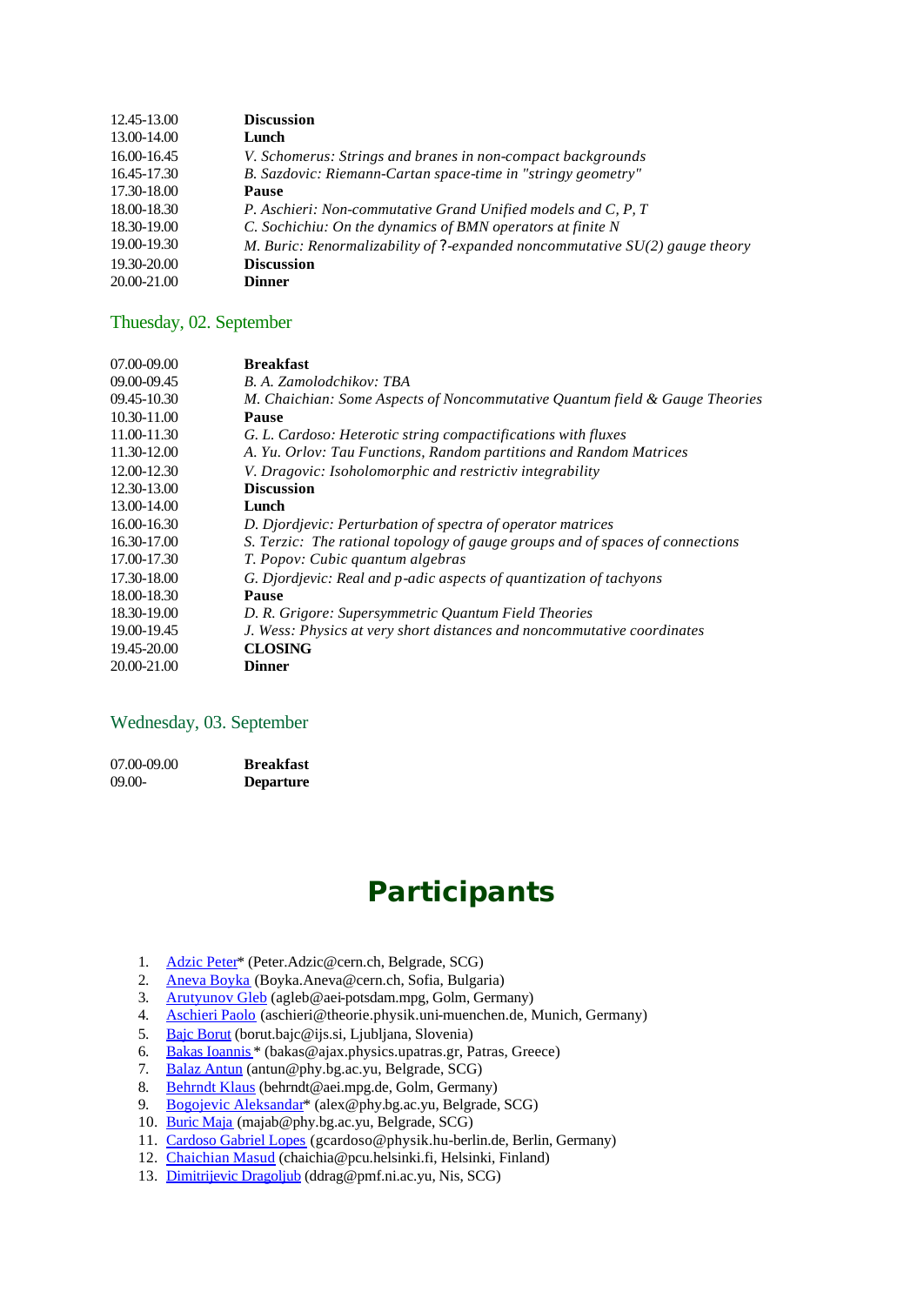- 14. Djordjevic Dragan (ganedj@eunet.yu, Nis, SCG)
- 15. Djordjevic Goran (gorandj@junis.ni.ac.yu, Nis, SCG/Munich, Germany)
- 16. Dogan Berkol (berkol@ocean.phys.boun.edu.tr, Istanbul, Turkey)
- 17. Dragovic Vladimir (dragovic@fm.sissa.it, Belgrade, SCG/Trieste, Italy)
- 18. Ellis John<sup>\*</sup> (John.Ellis@cern.ch, Geneva, Switzerland)
- 19. Fiziev Plamen (fiziev@phys.uni-sofia.bg, Sofia, Bulgaria)
- 20. Grigore Dan Radu (grigore@theory.nipne.ro, Bucharest, Romania)
- 21. Ignjatovic Sinisa (sinisha@teol.net, Banja Luka, Bosnia and Herzegovina)
- 22. Kaloper Nemanja (kaloper@physics.ucdavis.edu, Davis, USA / Novi Sad, SCG)
- 23. Kiritsis Elias (kiritsis@physics.uoc.gr, Heraklion, Greece / Paris, France)
- 24. Kostov Ivan (kostov@spht.saclay.cea.fr, Saclay, France / Sofia, Bulgaria)
- 25. Kouzminov Vladimir (v.kouzminov@unesco.org, Venice ROSTE, Italy GUEST)
- 26. Latas Dusko (latas@phy.bg.ac.yu, Belgrade, SCG)
- 27. Lazarides George (lazaride@eng.auth.gr, Thessaloniki, Greece)
- 28. Mateev Matey \*(Sofia, Bulgaria)
- 29. Matic Katarina (mkatarin@tesla.rcub.bg.ac.yu, Belgrade, SCG)
- 30. Medin Gordana\* (medin@ifh.de, DESY, Germany / Podgorica, SCG)
- 31. Melfo Alejandra (melfo@ciens.ula.ve, Caracas, Venezuela)
- 32. Mikovic Aleksandar (amikovic@ulusofona.pt, Lisboa, Portugal / Belgrade, SCG)
- 33. Milenovic Predrag\* (Predrag.Milenovic@cern.ch, Geneva, Switzerland / Belgrade, SCG)
- 34. Minwalla Shiraz\* (minwalla@fas.harvard.edu, Harvard, USA)
- 35. Moeller Lutz (lmoeller@theorie.physik.uni-muenchen.de, Munich, Germany)
- 36. Morozov Alexei (morozov@itep.ru, Moscow, Russia)
- 37. Nesic Ljubisa (nesiclj@junis.ni.ac.yu, Nis, SCG)
- 38. Nikolaidis Argyris (nicolaid@ccf.auth.gr, Thessaloniki, Greece)
- 39. Nikolic Bojan (bnikolic@phy.bg.ac.yu, Belgrade, SCG)
- 40. Orlov Alexandar Yu . (orlovs@wave.sio.rssi.ru, Moscow, Russia)
- 41. Popov Todor (tpopov@inrne.bas.bg, Sofia, Bulgaria)
- 42. Popovic Dragan (popovic@phy.bg.ac.yu, Belgrade, SCG)
- 43. Radovanovic Voja (rvoja@phy.bg.ac.yu, Belgrade, SCG)
- 44. Randibar-Daemi Seif<sup>\*</sup> (randjbar@ictp.trieste.it, Trieste, Italy)
- 45. Rattazzi Riccardo (riccardo.rattazzi@cern.ch, Geneva, Switzerland)
- 46. Savina Maria (savina@lhe.jinr.ru, Moscow, Russia)
- 47. Sazdovic Branislav (sazdovic@phy.bg.ac.yu, Belgrade, SCG)
- 48. Schomerus Volker (vschomer@aei-potsdam.mpg.de, Paris, France)
- 49. Senjanovic Goran (goran@ictp.trieste.it, Trieste, Italy)
- 50. Sochichiu Corneliu (Corneliu.Sochichiu@lnf.infn.it, Frascati, Italy / Chisinau, Moldova)
- 51. Sergei Solodukhin (soloduk@theorie.physik.uni-muenchen.de, Munich, Germany)
- 52. Stankovic Jelena (jelena@pmf.ni.ac.yu, Nis, SCG)
- 53. Stanojevic Gordan (gordans@eunet.yu, Nis, SCG)
- 54. Steinacker Harold (hsteinac@theorie.physik.uni-muenchen.de, Munich, Germany)
- 55. Terzic Svietlana (sterzic@cg.ac.yu, Podgorica, SCG)
- 56. Terzic Tomislav (teki@fizika.org, Zagreb, Croatia)
- 57. Tureanu Anca (atureanu@pcu.helsinki.fi, Helsinki, Finland)
- 58. Visinescu Mihai (mvisin@theory.nipne.ro, Bucharest, Romania)
- 59. Vojinovic Marko (vmarko@phy.bg.ac.yu, Belgrade, SCG)
- 60. Wess Julius (wess@theorie.physik.uni-muenchen.de, Munich, Germany)
- 61. Zamaklar Marija (mzama@ictp.trieste.it, Trieste, Italy / Belgrade, SCG)
- 62. Zamolodchikov Alexei (zamolod@LPM.univ-montp2.fr, Montpellier, France)

## **Accommodation**

Vrnjacka Banja is the most famous spa in Serbia. Natural beauty and curative thermal waters have been known and used since Roman times.

**Accommodation and lectures, as well as other activities, will be held at the Postanski dom**.